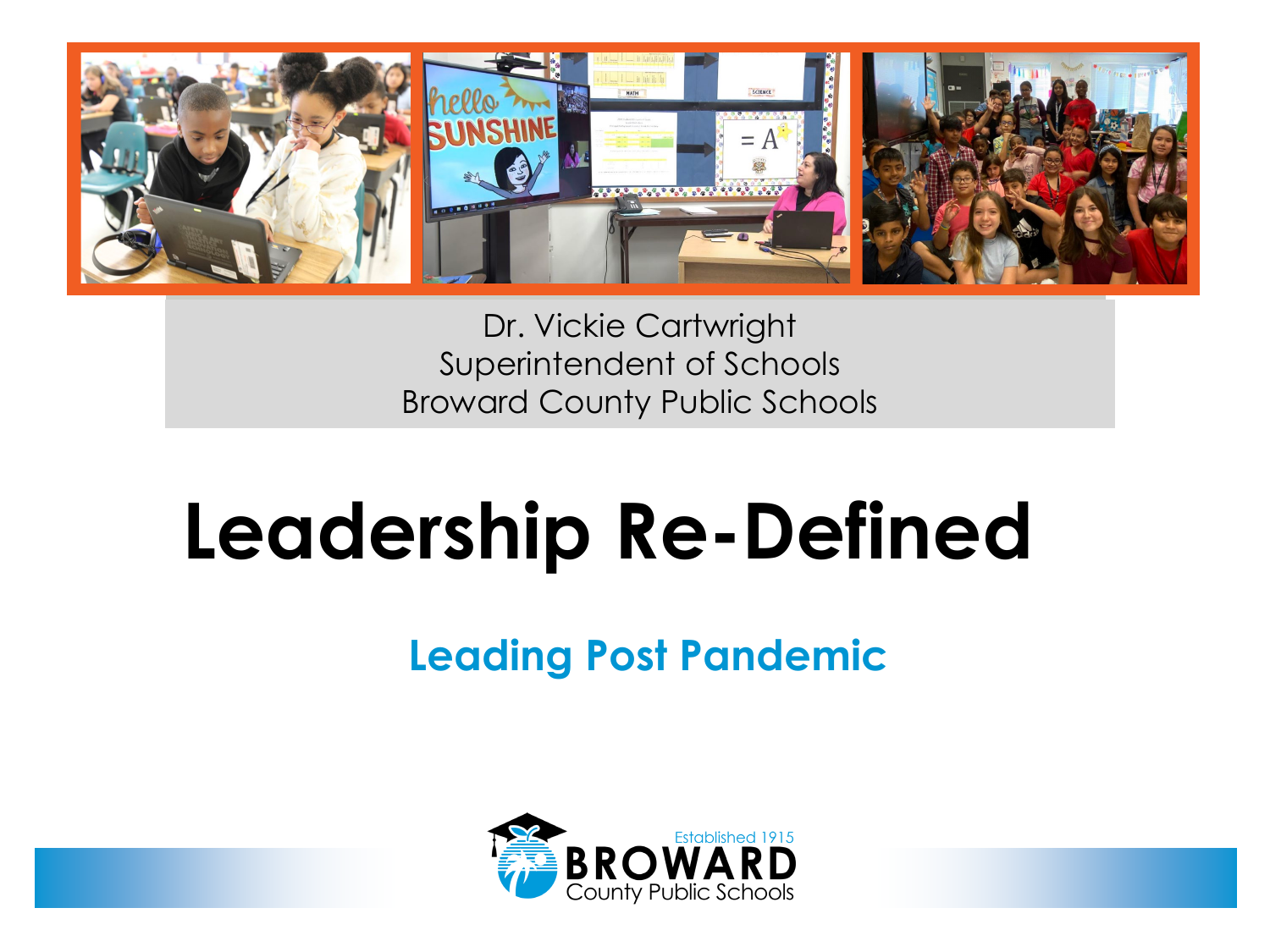- Today's Schools
	- Positive peer role modeling
		- Limited upper-class modeling
	- Social skills developmental milestones
		- Various impacts at difference school levels
		- Schools' unique needs
		- Social media

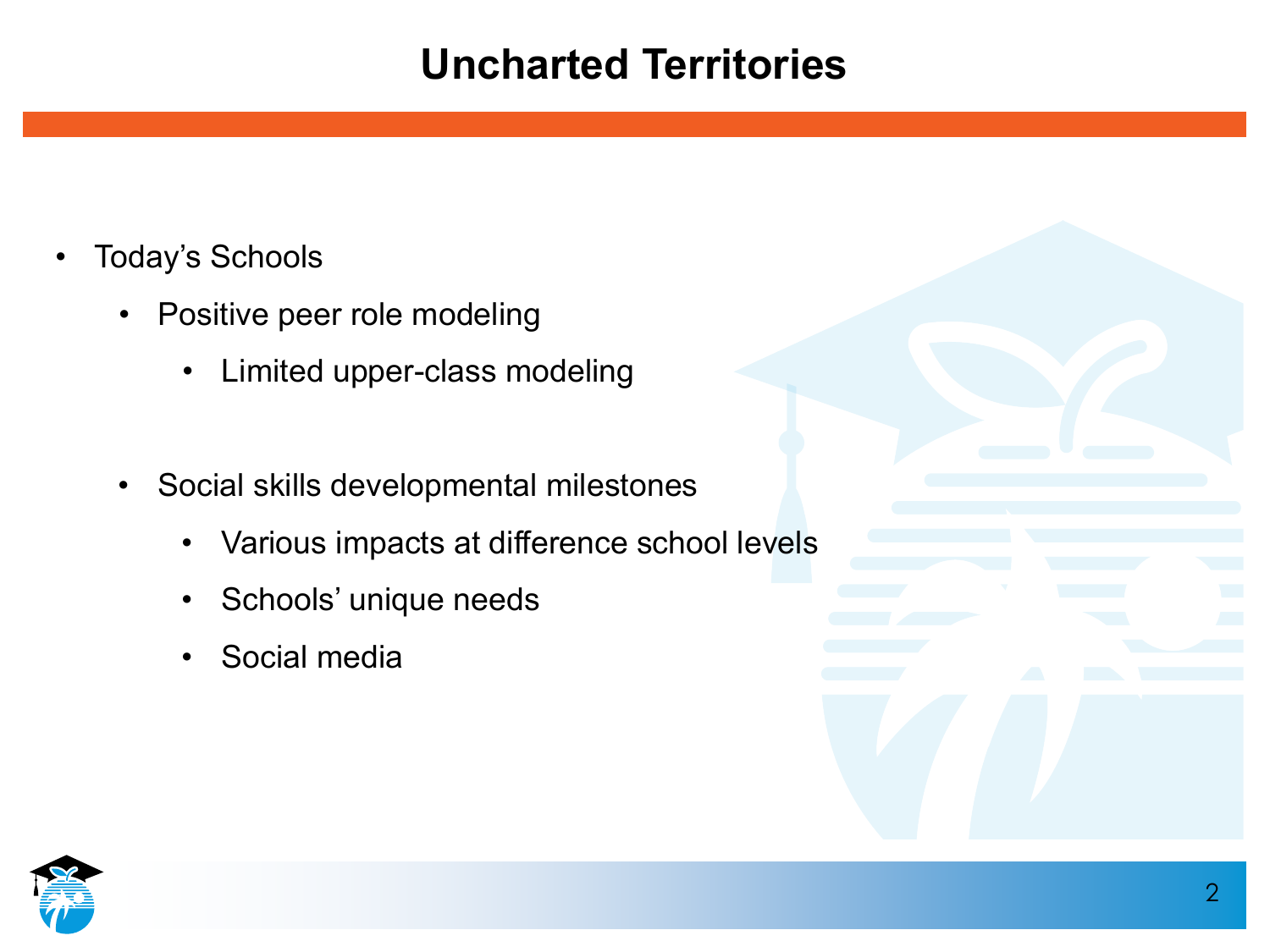- Today's Schools (Continued)
	- Disproportionate impacts
		- Widening of achievement gaps
		- Health implications
		- Inflation

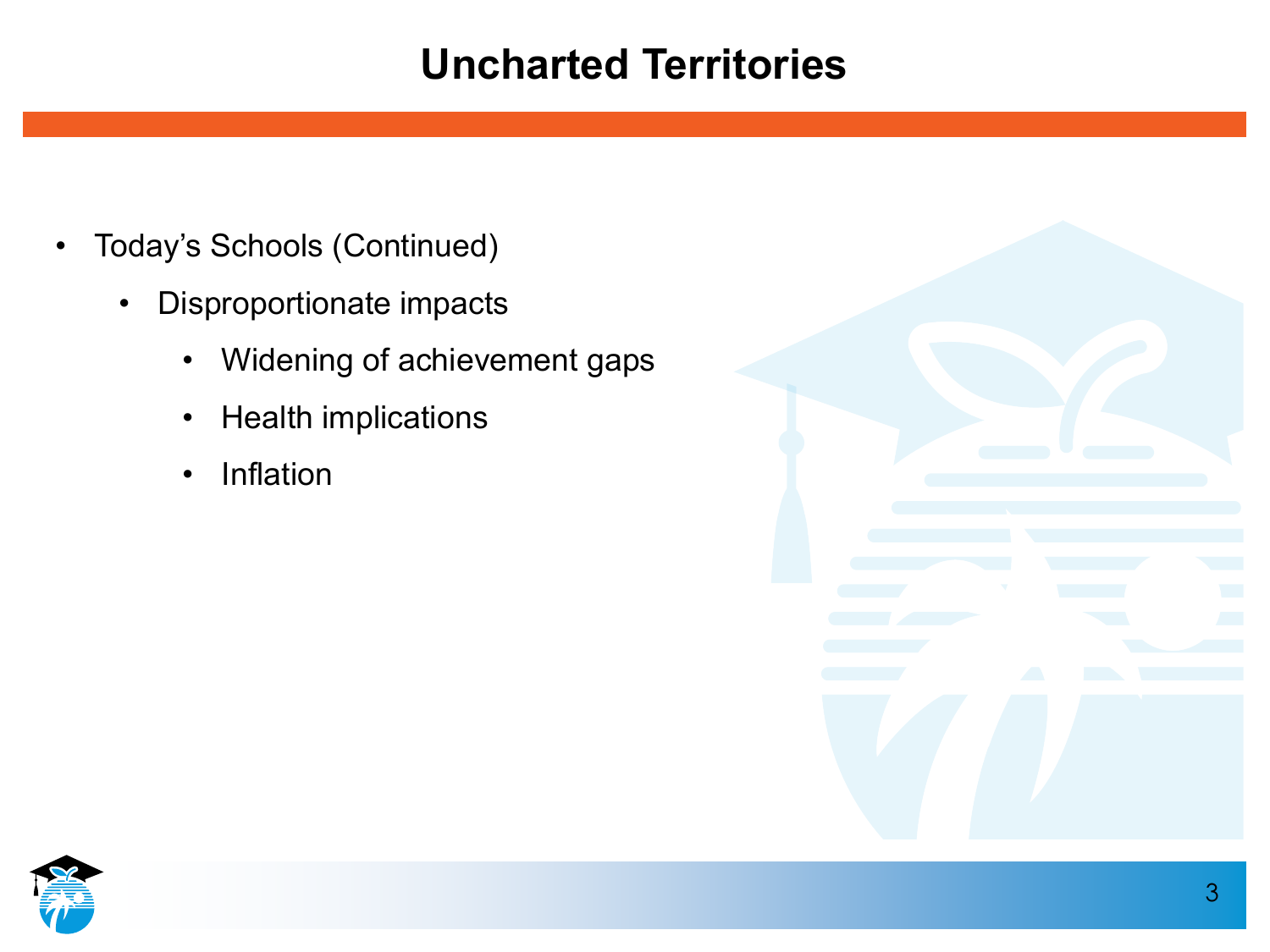- Today's Principal Supervisor Realities
	- Out with the old
		- Temporary shift to broaden scope
	- Revisiting previous practices
		- Principals must remain the instructional leaders at their school
	- Infusing new practices with previous practices
		- Educating the whole child requires addressing the mental health and SEL needs as well as the instructional needs
	- Going back to the basics
		- Skills need to be sharpened

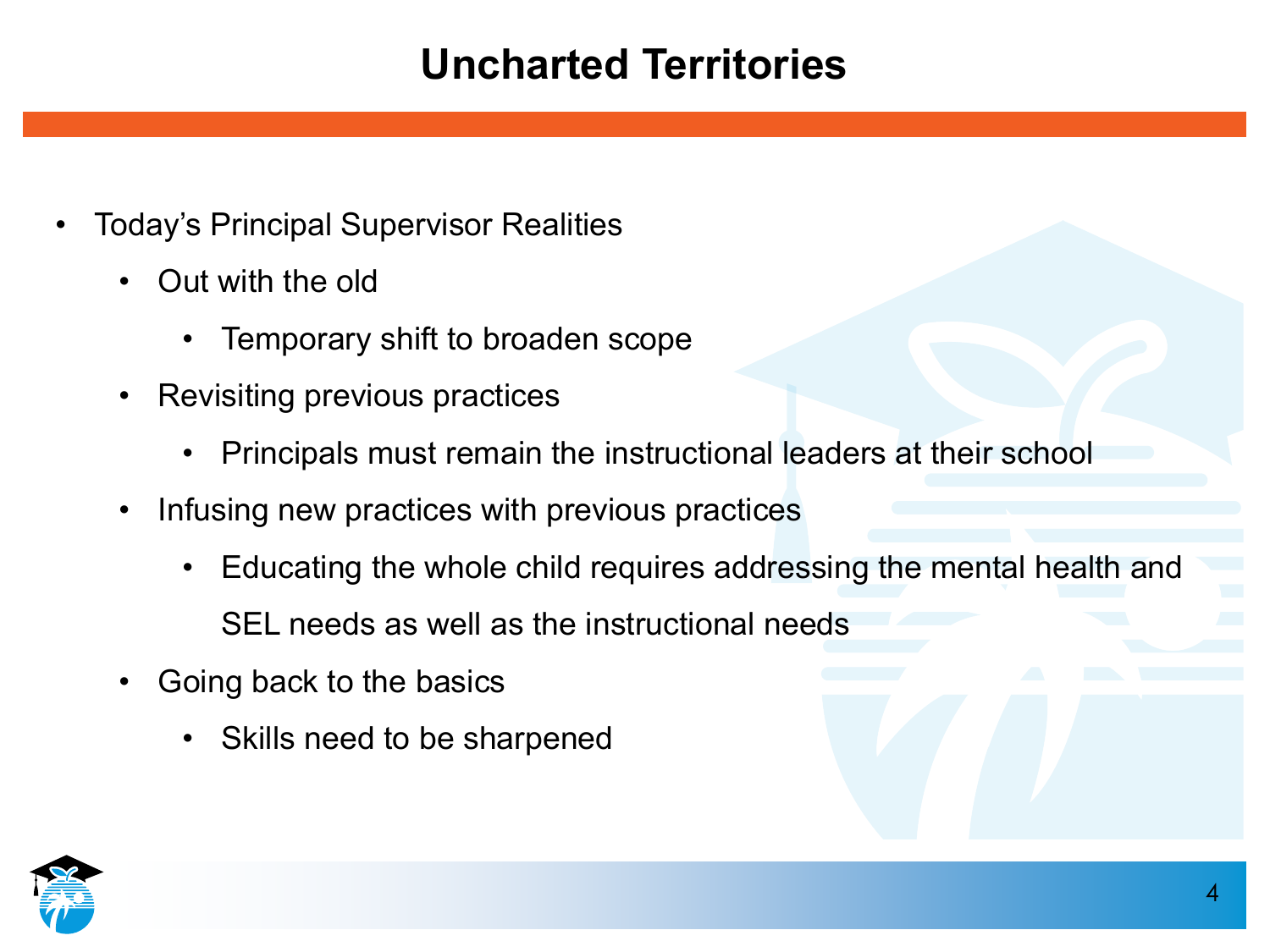- Consistency Is Key (Continued)
	- Each school site has unique needs
	- Analyze various data-sets in decision making
	- Critical areas require consistent responses across the district

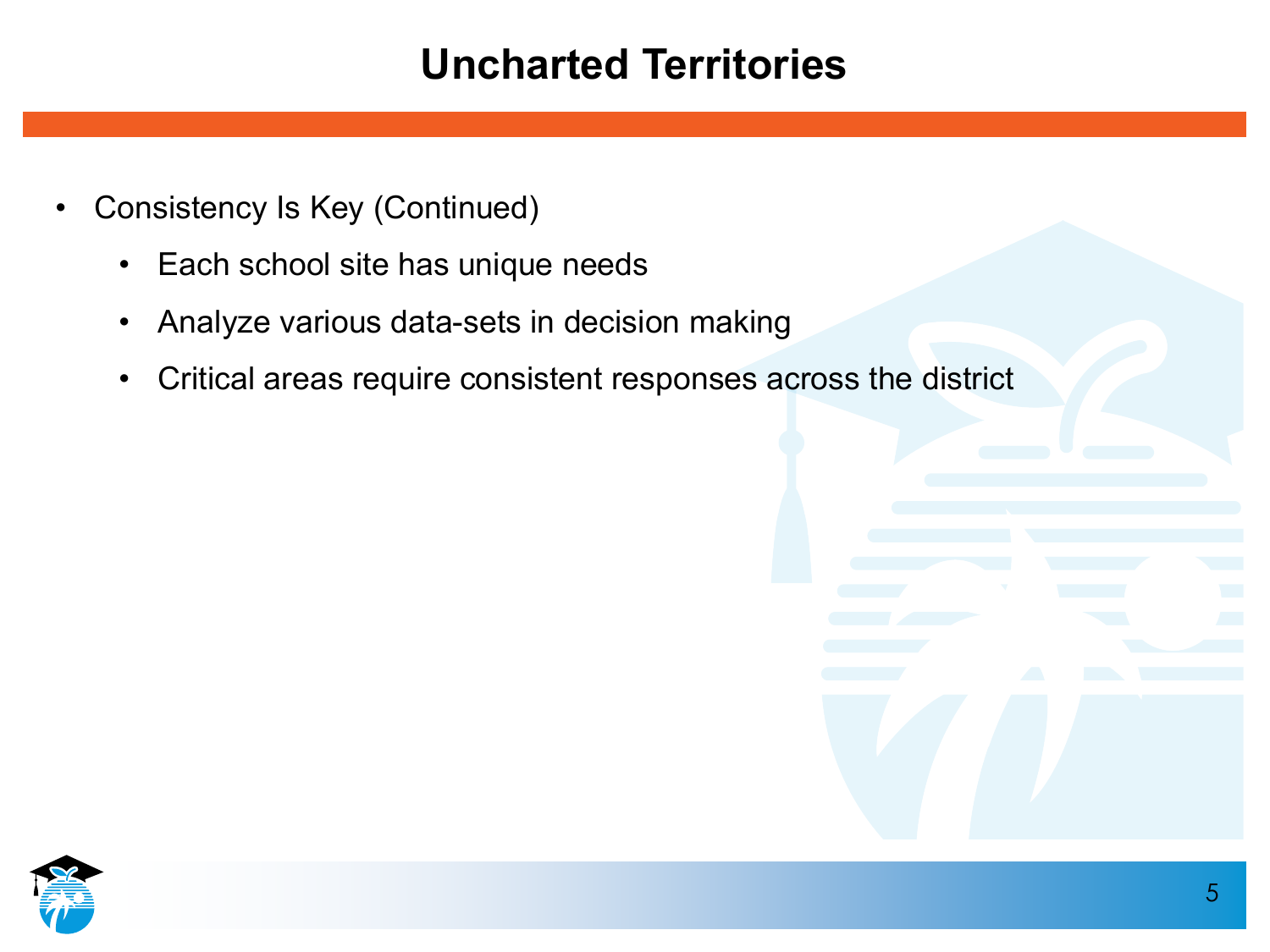# **Response Versus Leadership**

- Crisis Response VS Crisis Leadership
	- Initial reactions to COVID-19
		- Required a different leadership style
			- More direct, less collaborative
			- Following directives
	- Current Reality
		- Proactive actions leading and supporting those we serve
		- Utilization of critical thinking skills
			- Forecast upcoming scenarios
			- Predicting needs of students and staff based on emerging trends

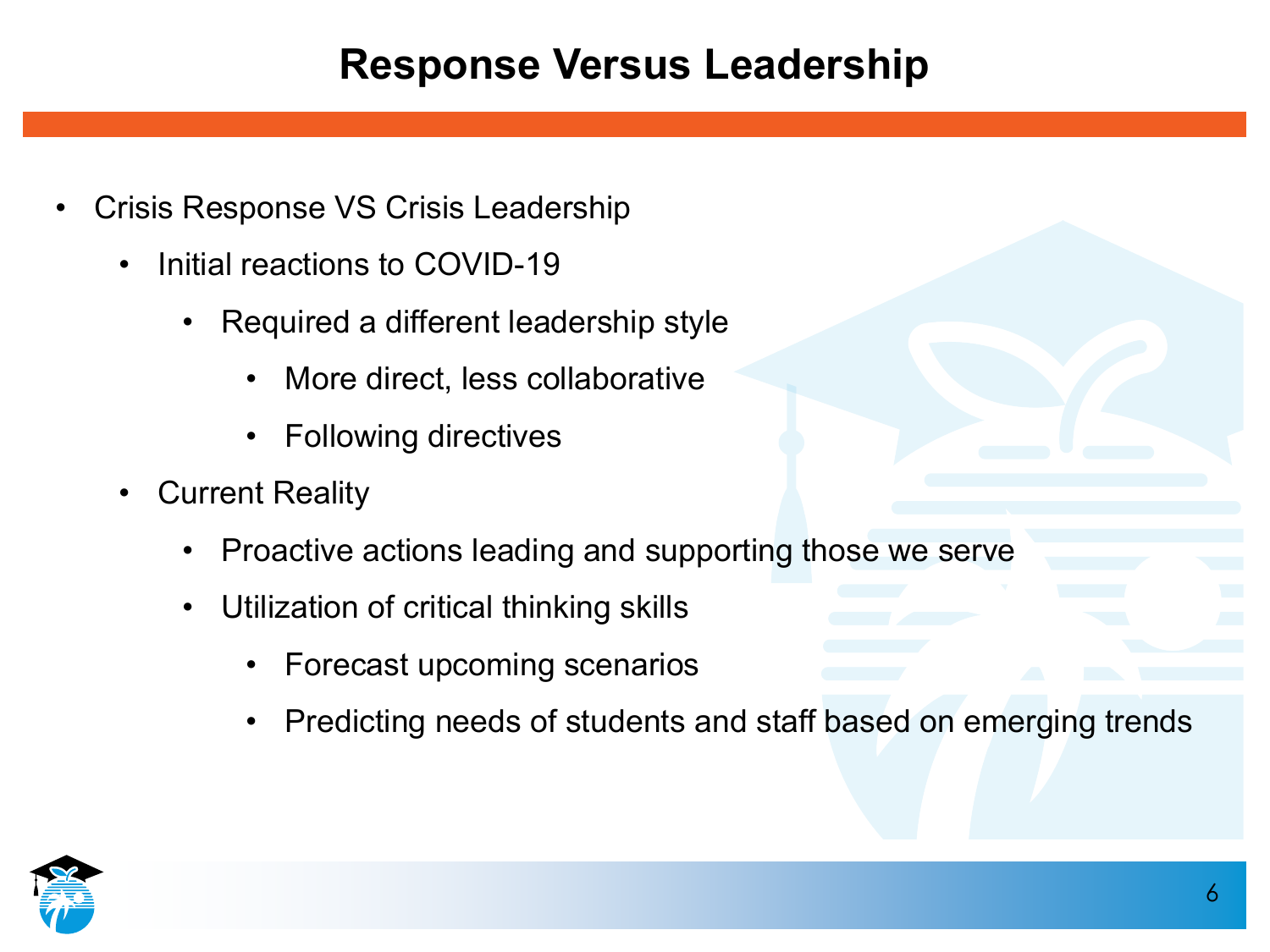#### **Deliberate Skills and Data Sets**

- Strategic Thinking
	- Planning
	- Implementing
	- Monitoring
- Soft Skills
	- Redeveloping teams
- Data Sets
	- Attendance
	- Discipline
	- Progress Monitoring Academic Data



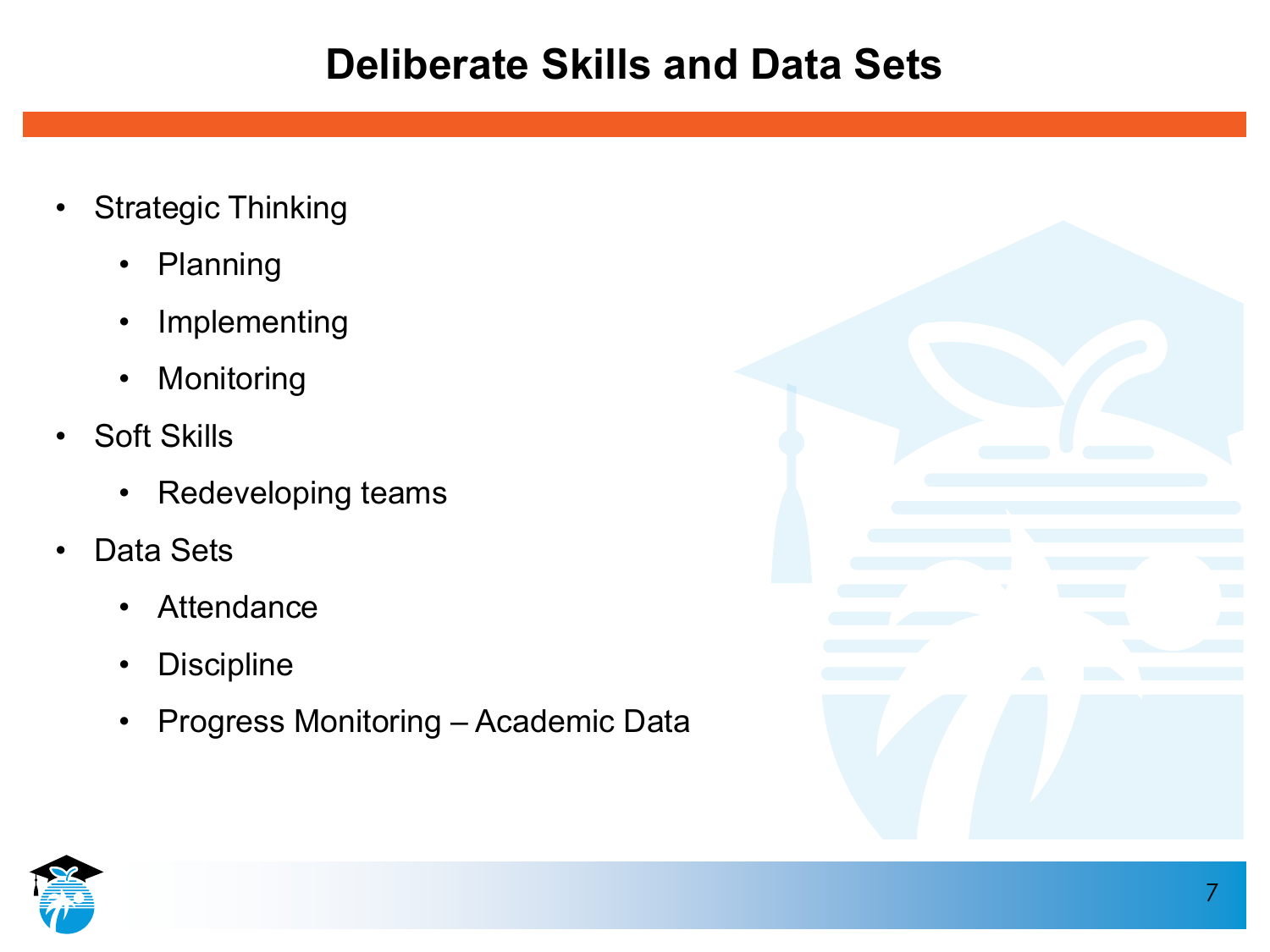# **School Culture**

- Grace Mindset
	- Conversations and actions must demonstrate support and understanding
- Emotional Intelligence
	- Does not occur naturally for all leaders
	- Conversations must be intentional
	- Deliberate professional development
- Mental Health
	- Out-of-box strategies must occur
	- Students have different needs
	- Staff can't be forgotten

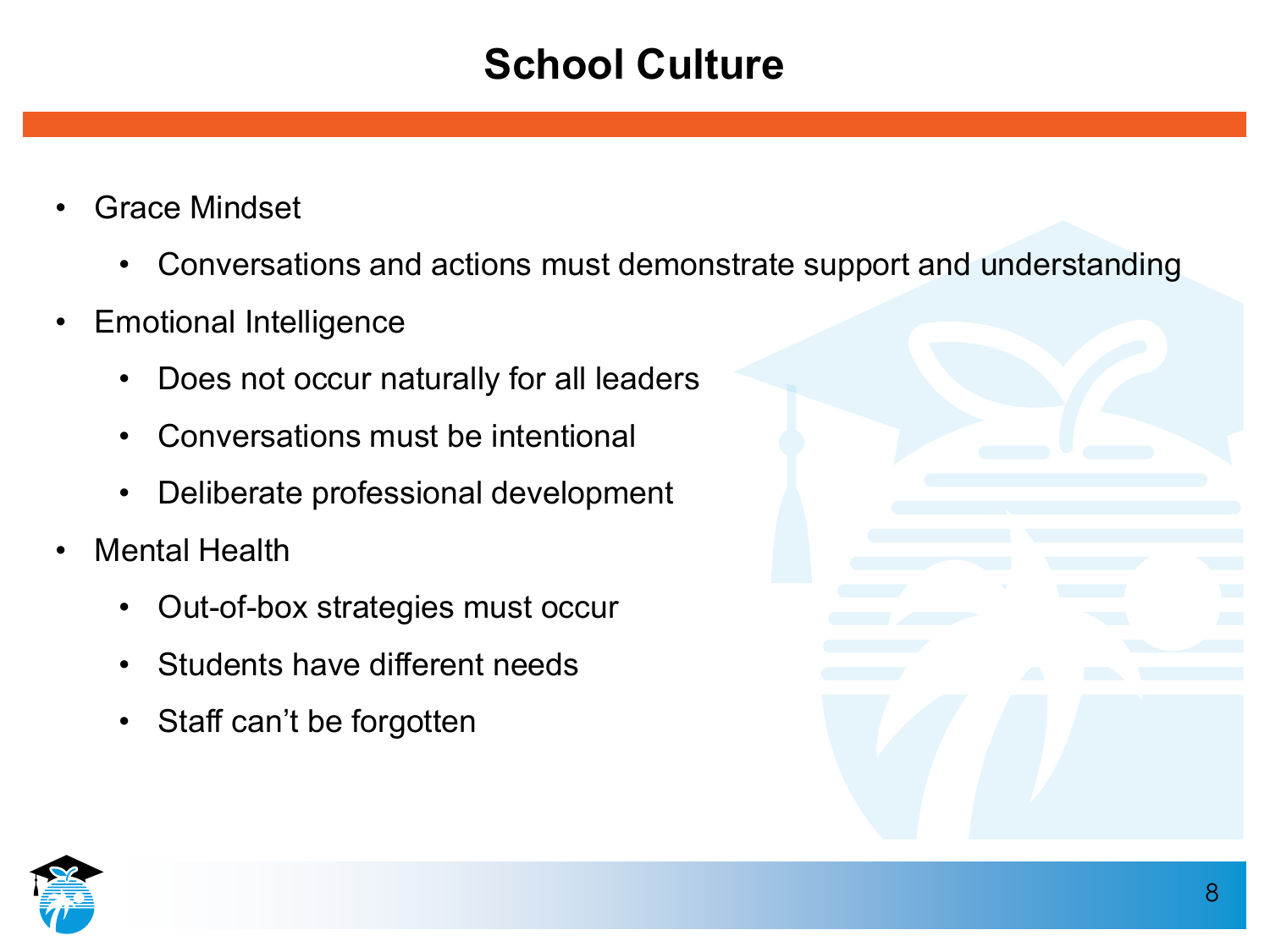# **Communication**

- Communication Is Key
- Stakeholders
- Two-Way Engagement
- Multimodal
- Monitoring for the Intended Message
- Regular Monitoring



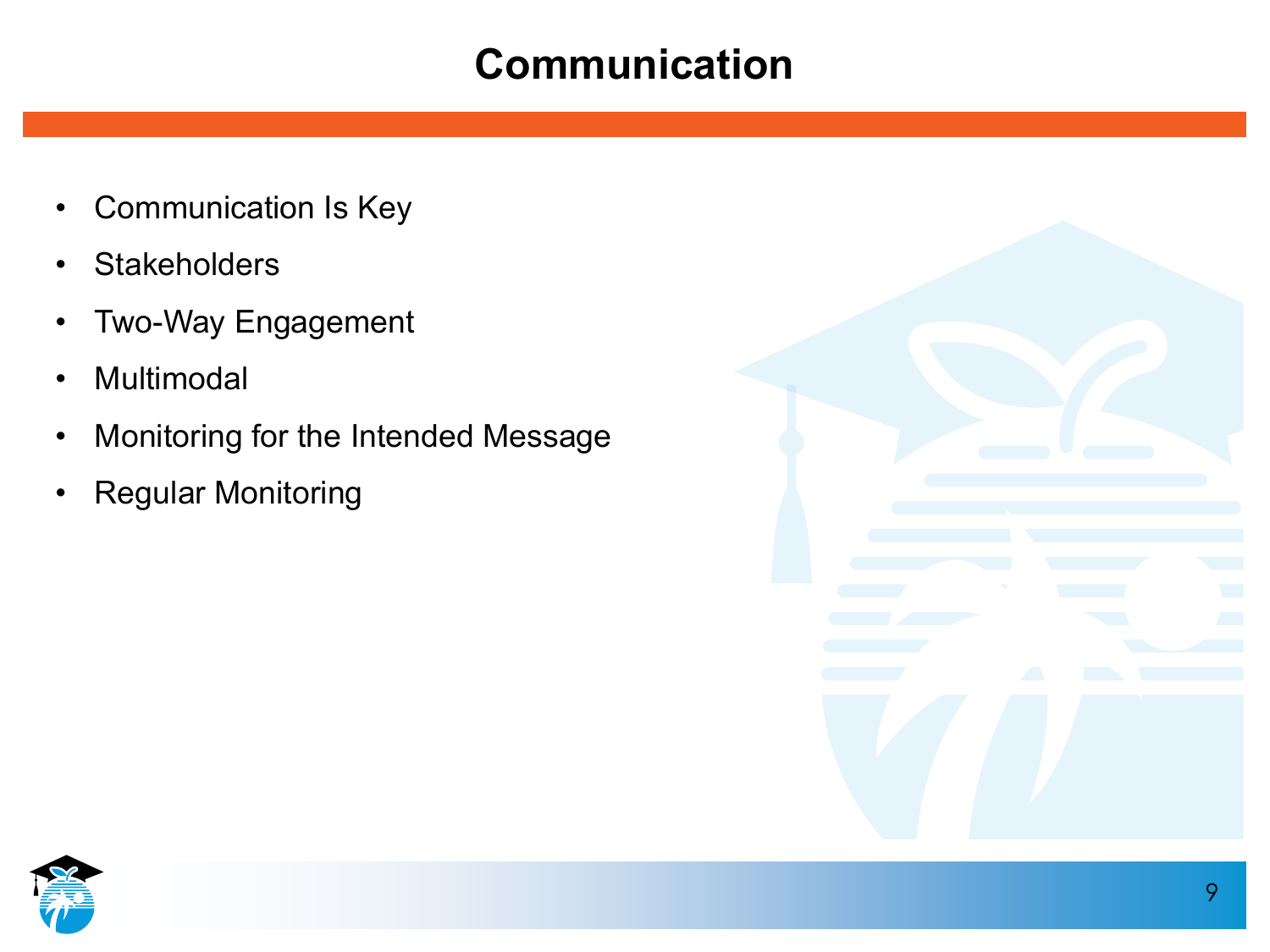# **School Leadership Team**

- School Leadership Team Building (Staff Voice)
	- Six (6) Step Approach
		- 1. Define a purpose of the team and overall outcome
		- 2. Assemble the team
		- 3. Determine the goals
		- 4. Set expectations
		- 5. Monitor and review goals and overall outcome (Ongoing)
		- 6. Celebrate and reward (Ongoing)